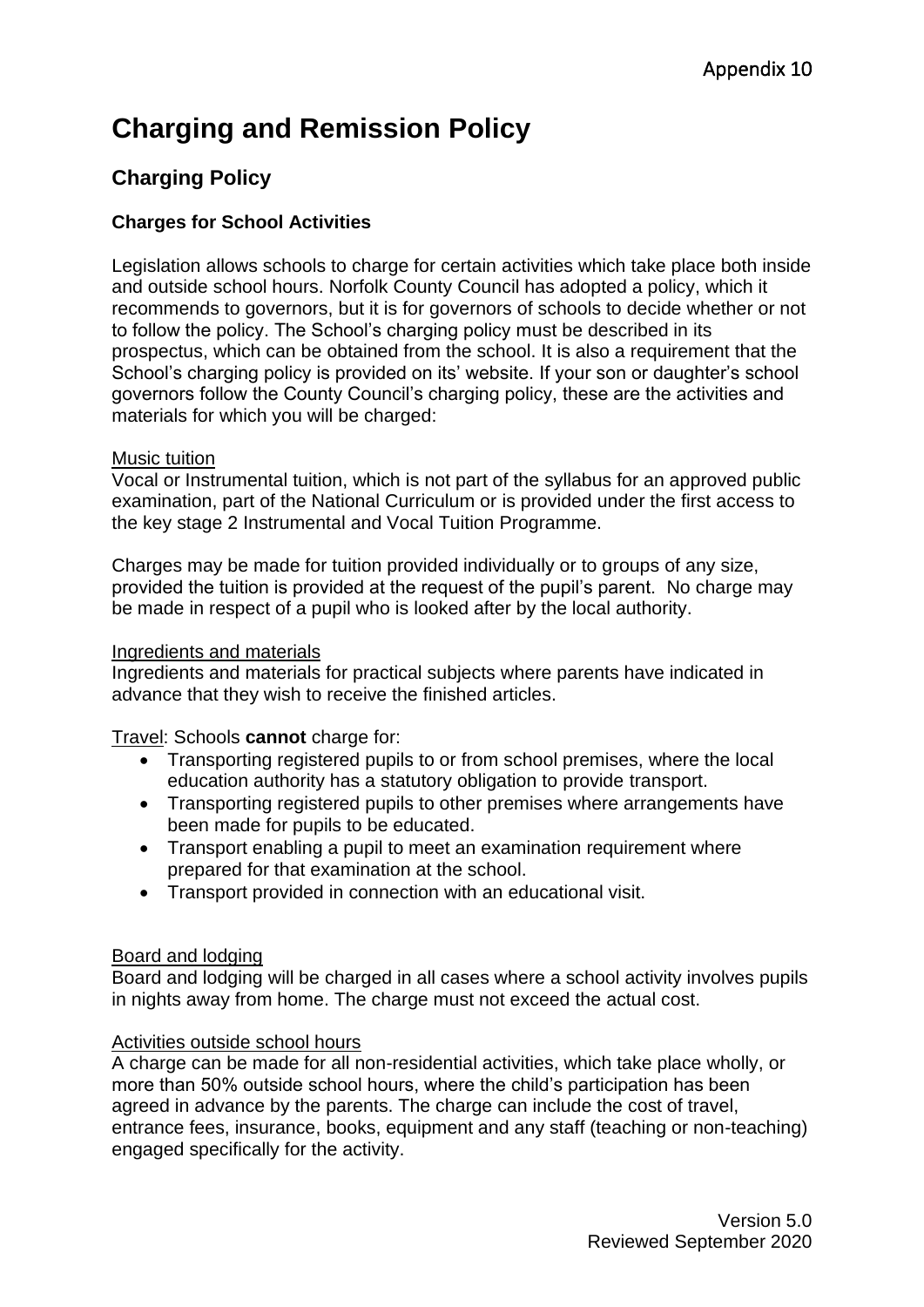Residential trips - a residential trip is deemed to take place outside school hours if the number of 'missed' school sessions is less than 50% of the number of half days taken up by the trip.

For example:

Pupils are away from noon on Wednesday to 9pm on Sunday. This counts as 9 half days including 5 school sessions, so the visit is deemed to have taken place during school hours.

Schools **cannot** charge for:

- Education provided on any visit that takes place during school hours.
- Education provided on any visit that takes place outside school hours if it is part of the national curriculum, part of a syllabus for a public examination the pupil is being prepared for at the school or part of religious education.
- Supply teachers to cover for those teachers who are absent from school accompanying pupils on a residential visit.

Schools can ask parents for voluntary contributions towards the cost of:

- Any activity taking place during school hours
- School Equipment
- General School Funds

Children of parents unwilling or unable to contribute may not be discriminated against. If insufficient voluntary contributions are received, with no alternative method to make up the shortfall, the activity should be cancelled. It is advisable to make parents aware from the outset of the possible cancellation of an activity if insufficient voluntary contributions are received.

Public Examinations - charges are made for the entry of a pupil for a prescribed examination for which he/she has not been prepared by the school, or where the pupil entered for examinations in the same subject with two examination boards.

Remission of charges - only parents who are in receipt of Universal Credit, Income Support, Working Families' Credit, Disabled Person's Tax Credit or Income Based Job Seekers Allowance are eligible for remission of charges. Remission of charges only applies to board and lodgings charges, which are levied directly by the LA or the school and where they relate to activities, deemed to take place wholly or partly in school hours.

Remission will not apply to such charges when they relate to activities wholly outside school hours, except if the activity is prescribed in a syllabus for a public examination, if it is prescribed by the National Curriculum or fulfils duties relating to Religious Education.

Parents who have difficulty meeting any charges should discuss the matter in confidence with the Headteacher.